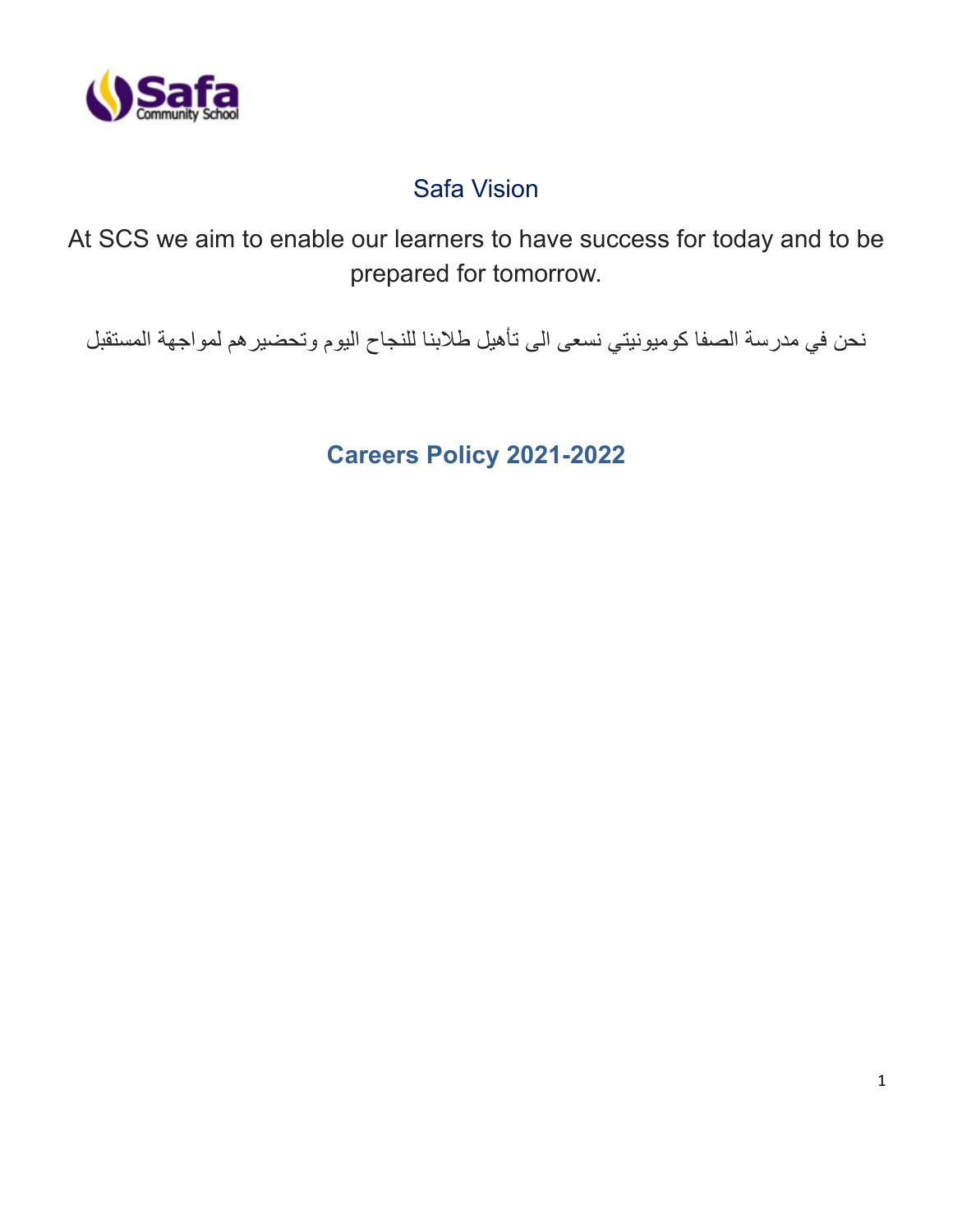

## **Safa Community School**

### **Contents**

| 1. Rationale                          | 3 |
|---------------------------------------|---|
| 2. Aims                               | 3 |
| 3. Outcomes                           | 3 |
| 4. Links with other policies          | 4 |
| 5. Prevention of Bullying             | 4 |
| 6. Key Stage 3                        | 4 |
| 7. Key Stage 4                        | 4 |
| 8. Key Stage 5                        | 5 |
| 9. Implementation of Careers Guidance | 5 |
| <b>10. Parents and Carers</b>         | 5 |
| 11. Staffing                          | 6 |
| 12. Curriculum                        | 6 |
| <b>13. Careers Events</b>             |   |
|                                       |   |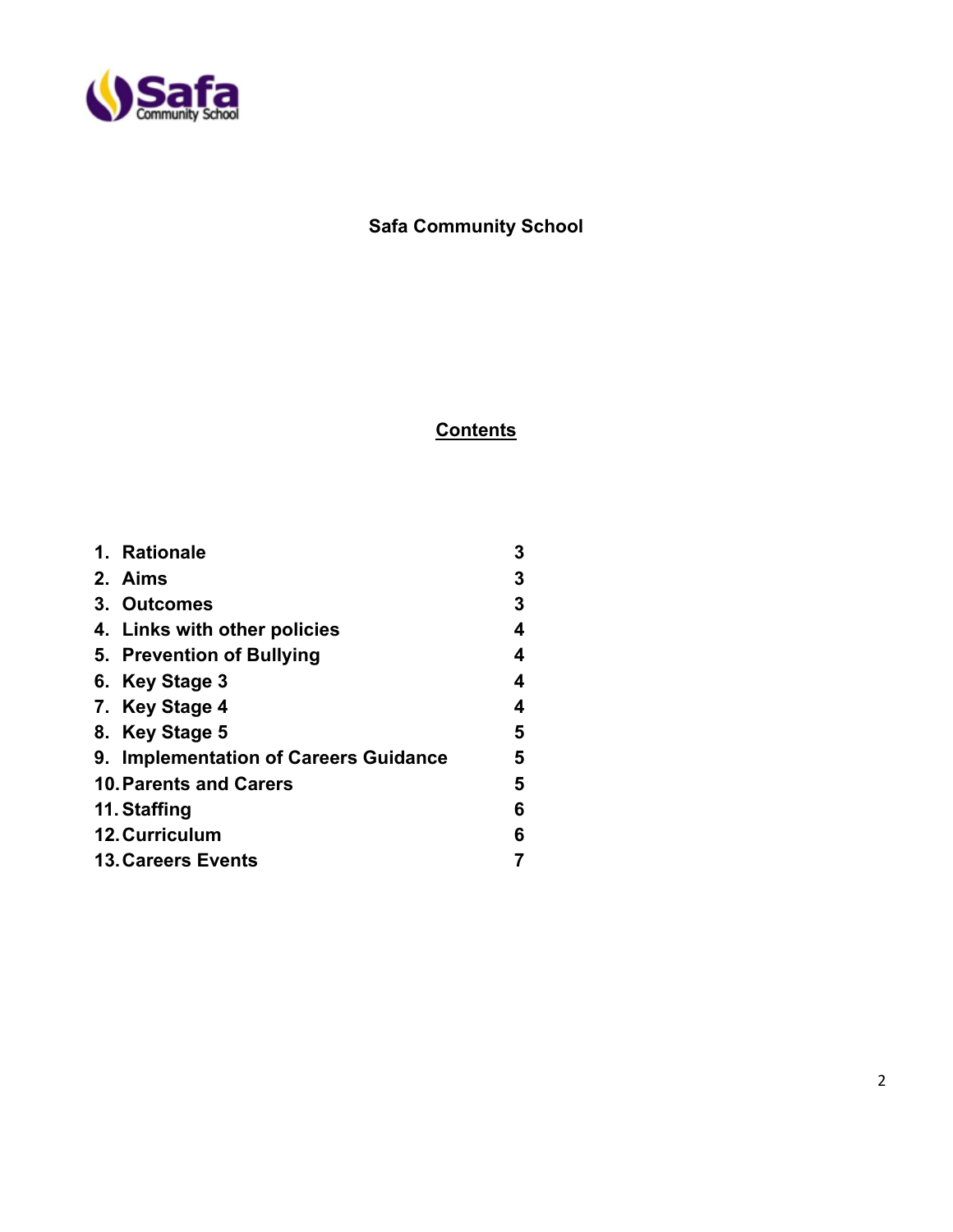

#### **Careers, Advice and Guidance**

#### **Rationale**

Careers education and guidance programmes make a major contribution to preparing young people for the opportunities, responsibilities and experiences of life. At Safa, a planned progressive programme of activities supports them from year 7 - 13 to develop an awareness of employability skills and understanding of opportunities in the working world that suit their interests and abilities and help them to follow a sustainable career path.

#### **Aims**

Safa Community School has the following objectives when delivering the careers programme in school:

- To plan and provide a stable careers programme for our learners
- To address the needs of all students
- To link curriculum learning to careers
- To provide opportunities for student to encounter employers and employees
- To support students to obtain work experience placements at year 10 and 12
- To provide opportunities for students to encounter further and higher education
- To provide personal guidance to students on careers education
- To educate our parents on the careers pathway for their child

#### **Outcomes:**

As a result of the above objectives the proposed outcomes of Safa Community schools careers policy are:

- To contribute to strategies for raising achievement, especially by increasing motivation to support inclusion, challenge stereotyping and promote equality of opportunity
- To encourage participation in continued learning including higher education and technical qualifications
- To develop enterprising and employability skills in students
- To significantly reduce to likelihood of any students leaving our school
- To involve all school stakeholders in the careers education of students, including parents and carers.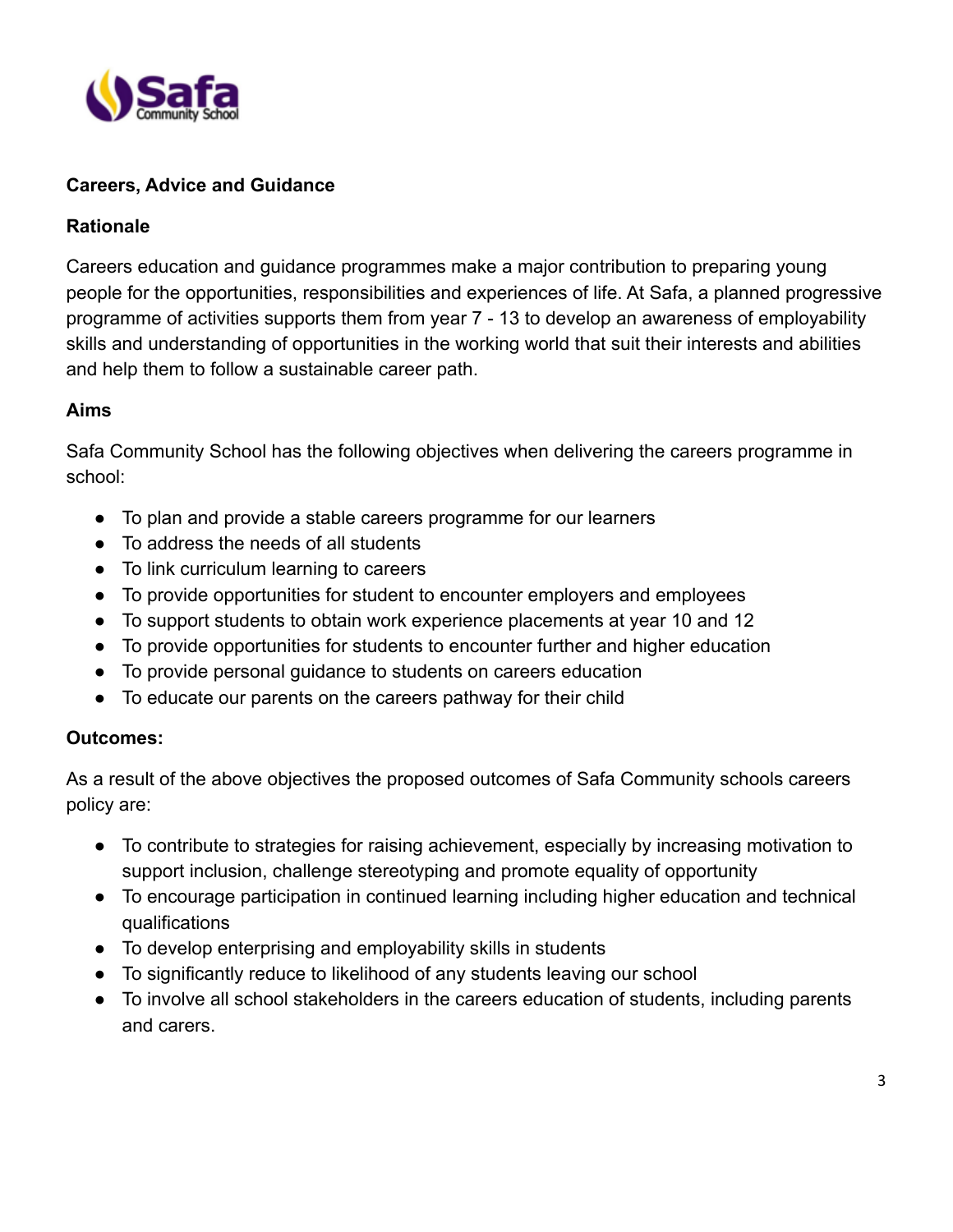

#### **Implementation of Careers Education**

Careers Education is delivered during LIFE lesson and Pastoral time in Years 7 – 11. All students are offered the same opportunities and all resources are shared on google classroom for them to access. The school will use the Unifrog platform for students to research and store information about themselves and their future career plans.

#### **Key Stage 3**

The LIFE programme will facilitate and help to deliver an entire careers module to the students. Years 7 and 8 will investigate employability skills, interests and work preferences to match against suitable occupations, an enterprise challenge and a series of finance modules including saving and utilising funds. Year 9 will encompass an exploration of KS4 and KS5 future options with a focus on individual career paths. They will also research into the labour market, their expectations of job availability and learn about borrowing money. Year 9 students will sit the Morrisby Aptitudes careers test to help them decide on the most appropriate options for Key Stage 4.

#### **Key Stage 4**

Students in year 10 will have exposure to employers and employees to provide impartial careers advice and options. Students will have dedicated sessions to explore their future career options. They will write Cover letters with CVs, have mock interviews and they will be introduced to personal statement writing in preparation for year 12. They also have the opportunity to complete one week of work experience during term 2.

Students in year 11 will focus on post 16 personal statements and applications. Individual action plans and interviews will be available for those who require it. Mock interviews for different pathways and institutions will also be available for those who require it. The focus is post 16 options and the Application process.

#### **Key Stage 5**

Students in the sixth form will be focussing on their personal statements and UCAS applications and they search for viable University and further education opportunities. The school careers counsellor will help facilitate this process along with the Pastoral Heads of Year. Year 12 students will partake in the REACH programme which provides them with work experience opportunities.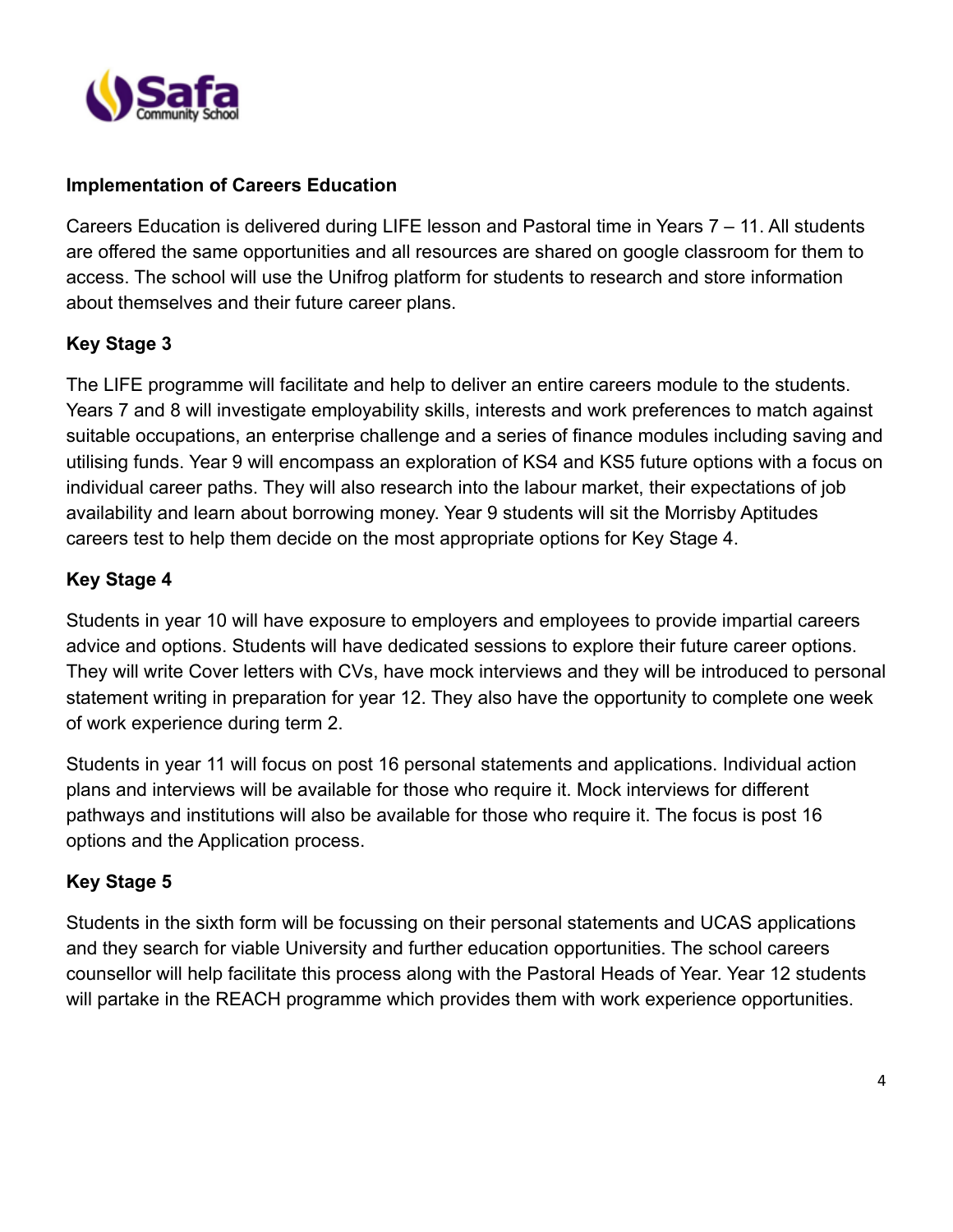

#### **Implementation of Careers Guidance**

a) Google Classroom - tutor groups from year 9 upwards are provided with an online Careers Google classroom which is a digital platform to guide and support the Careers Curriculum and update them on a variety of Careers and Enterprise opportunities.

b) Independent Careers Advice - the school careers counsellor will provide independent and impartial Careers advice and guidance. This service is primarily available for year 11 students.

c) Careers Lessons - Careers lessons via the school LIFE program.

D) Unifrog - each student will have an individual login for the careers platform that will be theirs for the entirety of their schooling at Safa. This is where they can log all their research and advisors make notes, attached references and CVs.

#### **Parents and carers**

Parental involvement is encouraged at all stages. Online resources have been specifically chosen to help parents become more involved. All online resources are easily accessed through the links on the school website. Parents are kept up to date with careers related information through letters, newsletters and at open evenings. Parents are welcome at careers interviews and where necessary are invited.

#### **Staffing**

All staff will have an involvement in the teaching of the LIFE program (Careers module) in different year groups. The Careers advisor is responsible for maintaining all Careers resources, support and provision.

#### **Curriculum**

The Careers curriculum includes careers education sessions, career guidance activities (group work and individual interviews), information and research activities, work related learning and individual learning activities.

#### **Careers Events**